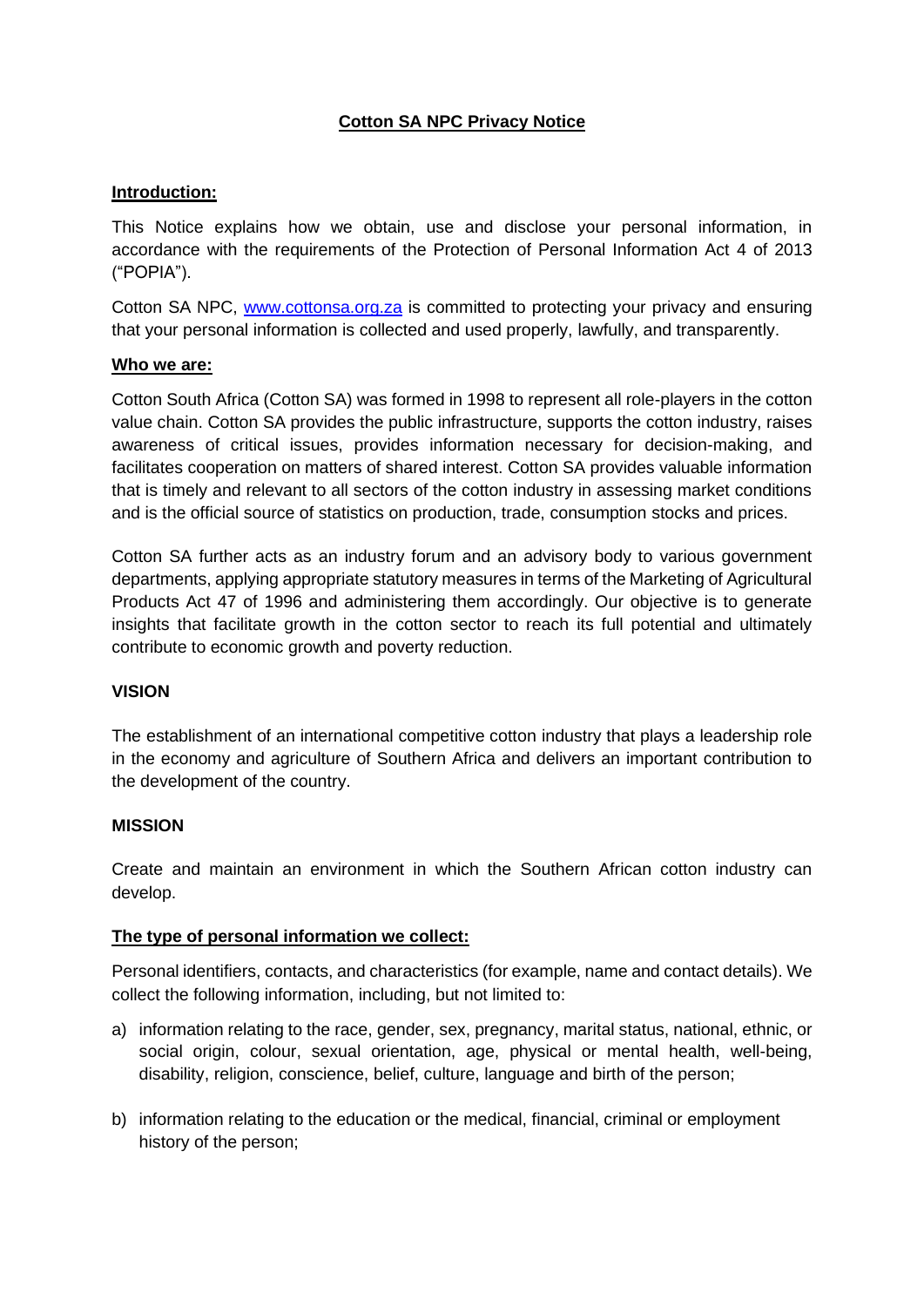- c) any identifying number, symbol, e-mail address, physical address, telephone number, location information, online identifier, or other particular assignments to the person;
- d) the access control information of the person;
- e) the personal opinions, views or preferences of the person;
- f) correspondence sent by the person that is implicitly or explicitly of a private or confidential nature or further correspondence that would reveal the contents of the original correspondence;
- g) the views or opinions of another individual about the person; and
- h) the name of the person if it appears with other personal information relating to the person or if the disclosure of the name itself would reveal information about the person.

We collect and process your personal information mainly to contact you for the purposes of understanding your requirements, and delivering services accordingly.

We collect information directly from you where you provide us with your personal details. Where possible, we will inform you what information you are required to provide to us and what information is optional.

Website usage information may be collected using "cookies" which allows us to collect standard internet visitor usage information.

#### **How we get the personal information and what we use it for:**

Most of the personal information we process is provided to us directly by you for one of the following reasons:

We will use your personal information only for the purposes for which it was collected **and agreed with you**. In addition, where necessary, your information may be retained for legal or user experience optimisation purposes, enabling us to provide you with an enhanced service delivery experience at Cotton SA NPC.

For example:

- To gather contact information;
- To confirm and verify your identity or to verify that you are an authorised user for security purposes;
- For the detection and prevention of fraud, crime, money laundering or other malpractice;
- To conduct market or customer satisfaction research or for statistical analysis;
- For audit and record-keeping purposes;
- In connection with legal proceedings.

We may collect or obtain personal information about you:

- (a) directly from you;
- (b) during the course of our interactions with you;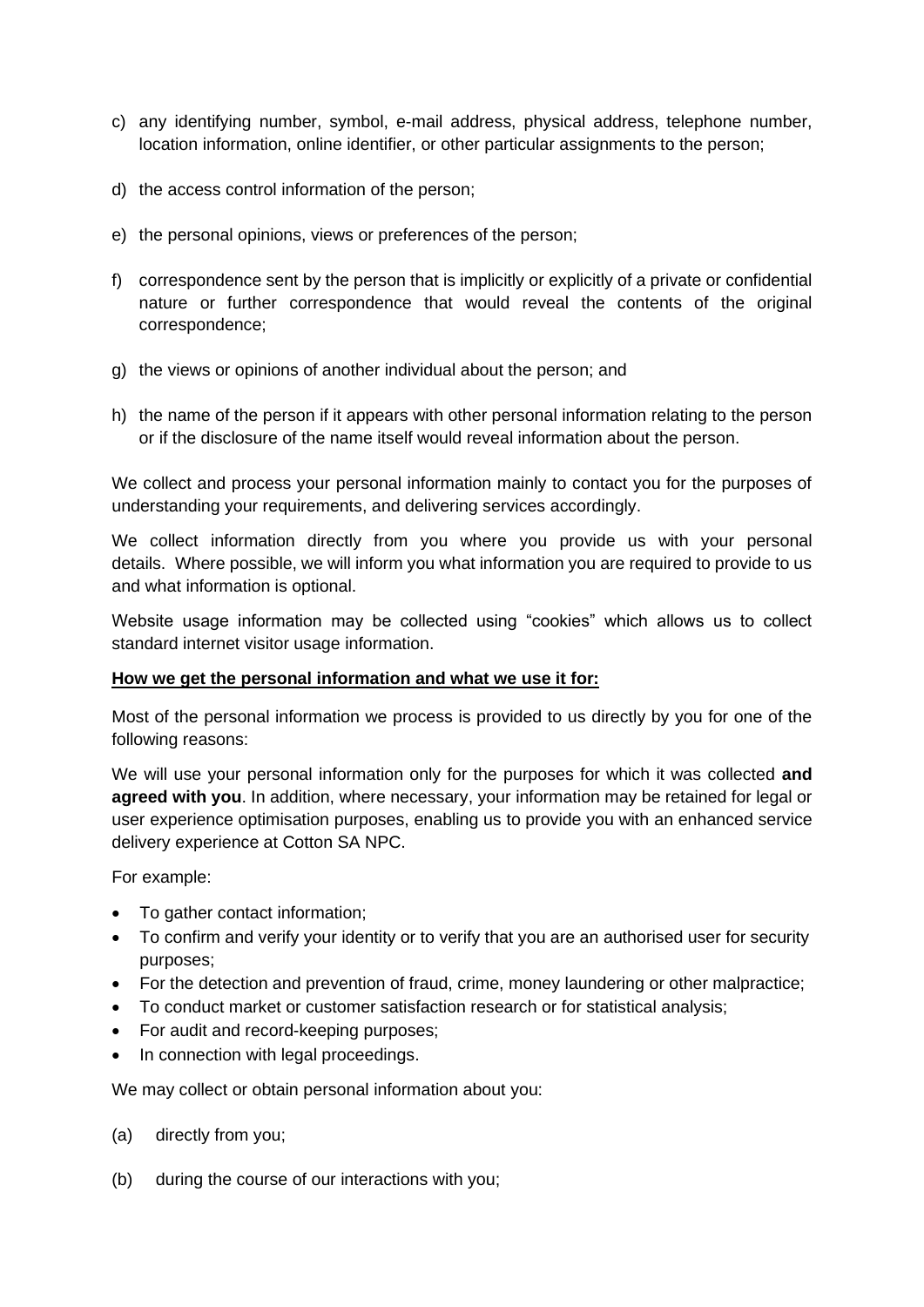- (c) when you visit and/or interact with our website or any other social media platforms or IT services;
- (d) from a third party who is authorised to share that information;
- (e) via a mobile or other software app developed for Cotton SA NPC.

We also receive personal information indirectly, from the following sources in the following scenarios:

- Cotton Ginners:
- Cotton Spinners.

We use the information that you have given us in order to:

- For registration purposes;
- For statistical purposes;
- For market-related information supply.

We may disclose your personal information to our service providers who are involved in the delivery of products or services to you. We have agreements in place to ensure that they comply with the privacy requirements as required by the Protection of Personal Information Act.

We may also disclose your information:

- Where we have a duty or a right to disclose in terms of law or industry codes;
- Where we believe it is necessary to protect our rights.

#### **Collection of Information by "Cookies"**

You are aware that information and data are automatically collected through the standard operation of the Internet servers and through the use of "cookies." "Cookies" are small text files a website can use to recognise repeat users, facilitate the user's ongoing access to and use of the website and allow a website to track usage behaviour and compile aggregate data that will allow content improvements and targeted advertising. Cookies are not programs that come onto your system and damage files. Generally, cookies work by assigning a unique number to you that has no meaning outside the assigning site. If you do not want information collected through the use of cookies, there is a simple procedure in most browsers that allows you to deny or accept the cookie feature; however, you should note that cookies may be necessary to provide you with certain features (e.g., scustomised delivery of information) available on our website.

#### **When will we process your personal information:**

In terms of the Protection of Personal Information Act (POPIA), the justification ground on which we base our processing consist of the following:

• The data subject or a competent person where the data subject is a child **consents** to the processing. Kindly note that you have the right to withdraw your consent;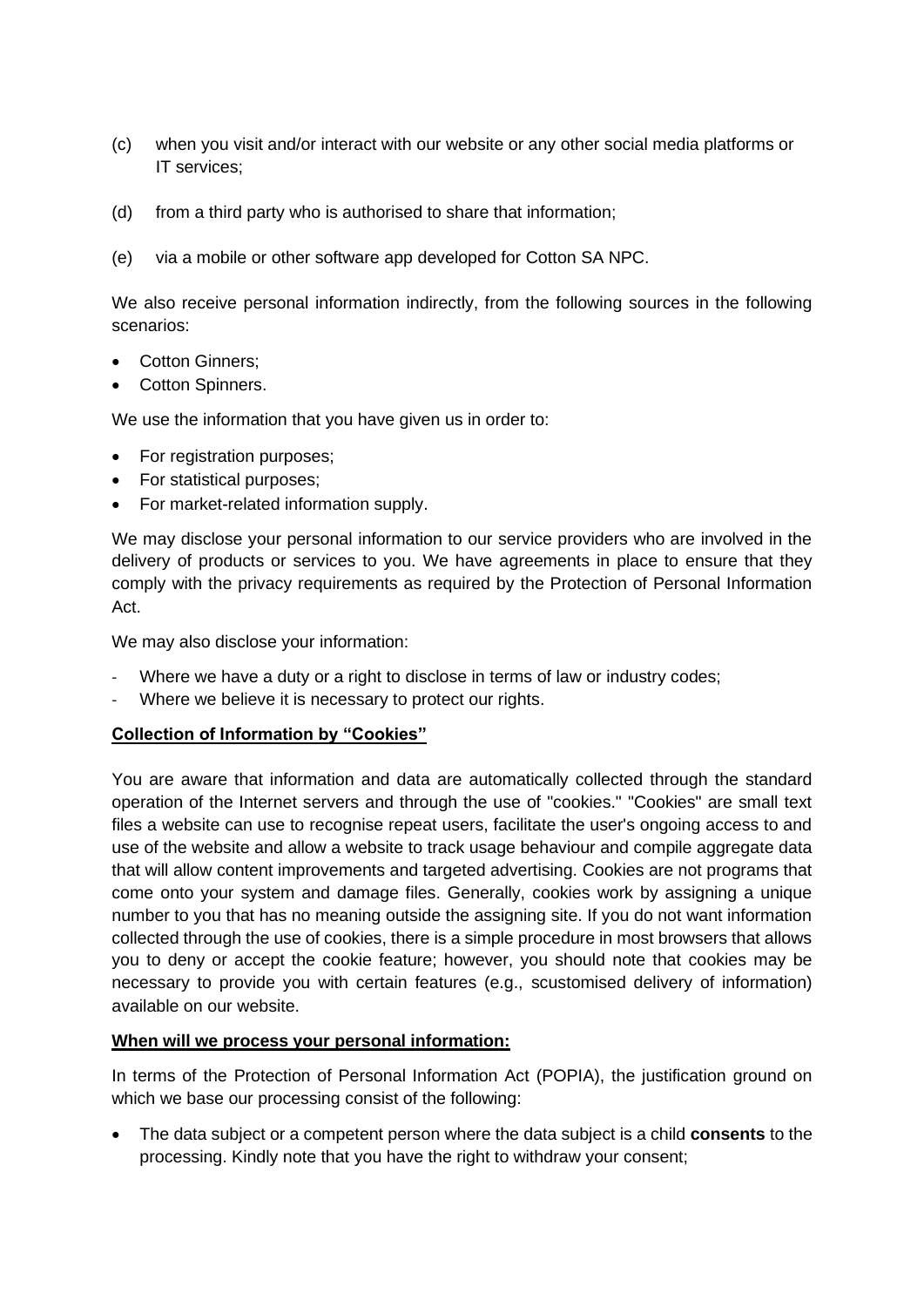- The processing is **necessary** to carry out actions for the conclusion or performance of a contract to which the data subject is a party;
- The processing complies with an **obligation** imposed by law on the business;
- The processing protects a **legitimate** interest of the data subject;
- The processing is necessary for the proper performance of a **public law** duty by the business;

Or

• The processing is necessary for pursuing the legitimate **interests** of the business or of a third party to whom the information is supplied.

#### **How we store your personal information:**

Your information is securely stored:

We are legally obliged to provide adequate protection for the personal information we hold and to stop unauthorised access and use of personal information. We will, on an ongoing basis, continue to review our security controls and related processes to ensure that your personal information remains secure.

#### **Our security policies and procedures cover:**

- Physical security;
- Computer and network security;
- Access to personal information;
- Secure communications:
- Security in contracting out activities or functions;
- Retention and disposal of information;
- Acceptable usage of personal information;
- Governance and regulatory issues;
- Monitoring access and usage of private information;
- Investigating and reacting to security incidents.

When we contract with third parties, we impose appropriate security, privacy, and confidentiality obligations on them to ensure that personal information that we remain responsible for, is kept secure.

We keep your information in accordance with our Data Retention Policy. We will then dispose of your information as per our Data Destruction Policy.

#### **International Transfer of Personal Information**

In some cases, the third parties to whom we may disclose your personal information may be located outside your country of residence (for example, in a cloud service, system or server), and may be subject to different privacy regimes.

When we disclose personal information overseas, we will take appropriate safeguards to protect your personal information to ensure that the recipient will handle the information in a manner consistent with this policy and the level of protection provided for in POPIA.